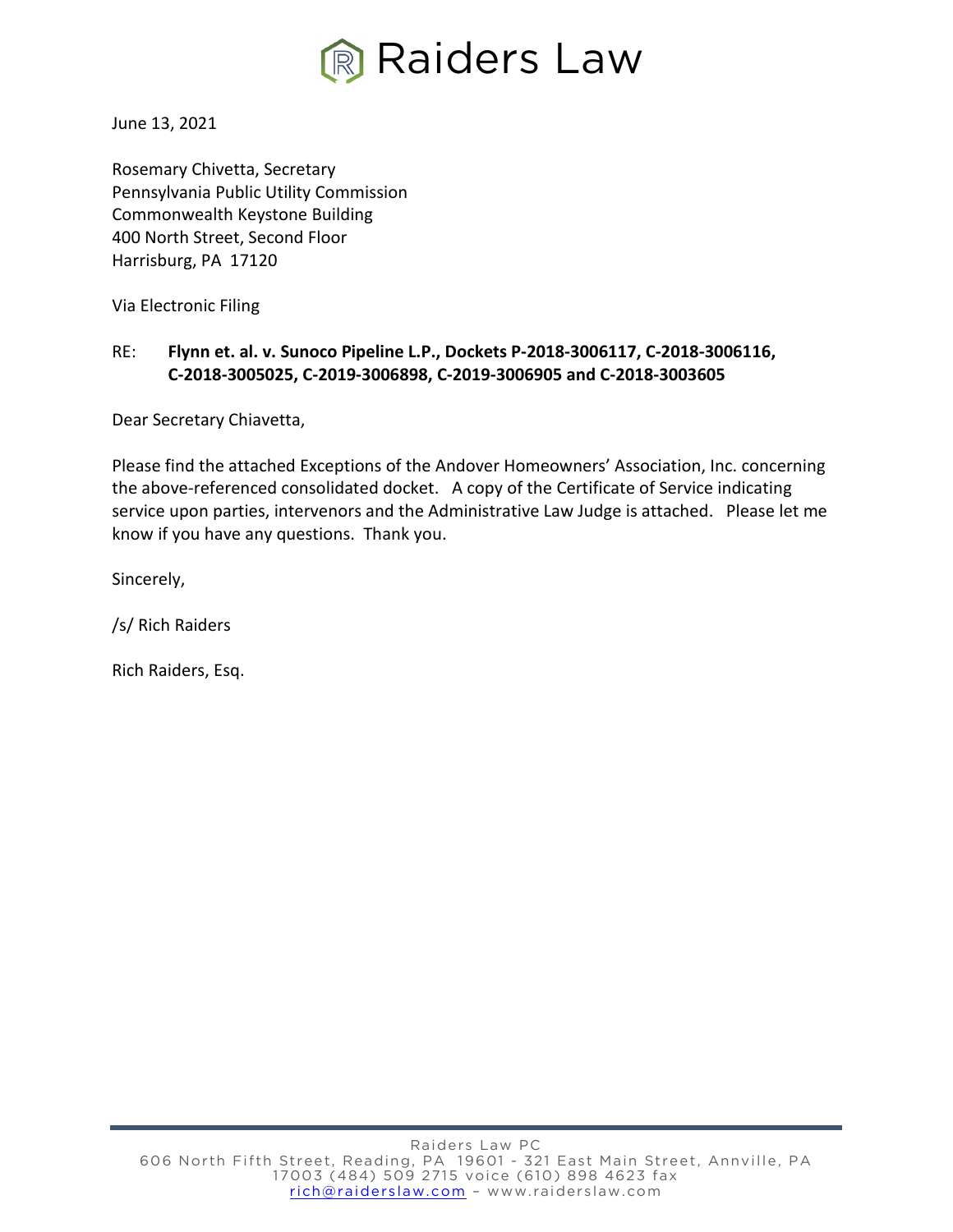#### **BEFORE THE PENNSYLVAINA PUBLIC UTILITY COMMISSION**

| Michael Flynn, Rosemary Fuller, Michael Walsh, Nancy Harkins, : | P-2018-3006117        |
|-----------------------------------------------------------------|-----------------------|
| Gerald McMullen, Caroline Hughes and Melissa Haines             | C-2018-3006116        |
| Andover Homeowners' Association, Inc.                           | C-2018-3003605        |
| Melissa DiBernardino                                            | C-2018-3005025        |
| Rebecca Britton                                                 | C-2018-3006989        |
| Laura Obenski                                                   | $\sim$ C-2018-3006905 |

## **EXCEPTIONS OF COMPLAINANT AND INTERVENOR ANDOVER HOMEOWNERS' ASSSOCIATION, INC.**

Complainant and Intervenor, Andover Homeowners' Association, Inc. ("Association"),

respectfully submits these Exceptions to the April 9, 2021 Initial Decision concerning the above

referenced dockets served on April 12, 2021.

### **TABLE OF CONTENTS**

|                                                                                    | ζ  |
|------------------------------------------------------------------------------------|----|
| a. Association Exception $1$ – The Commission has, but failed to-use, its adequate |    |
|                                                                                    |    |
| b. Association Exception $2$ – The Commission has, but failed to use, its adequate |    |
| public safety authority to enjoin the operator from operating a service which      |    |
|                                                                                    | 6  |
|                                                                                    | 9  |
|                                                                                    | 10 |

### **INTRODUCTION**

On April 9, 2021, the Honorable Elizabeth Barnes issued the Initial Decision of the Pennsylvania Public Utility Commission ("Commission") in the above-captioned consolidated docket. The Association, both as a complainant and an intervenor in the consolidated action, sought relief for the benefit of the thirty-nine (39) member property owners in Thornbury Township, Delaware County, immediately adjacent to the Chester County and Delaware County boundary. On property of which it is the fee simple owner, the Association is encumbered with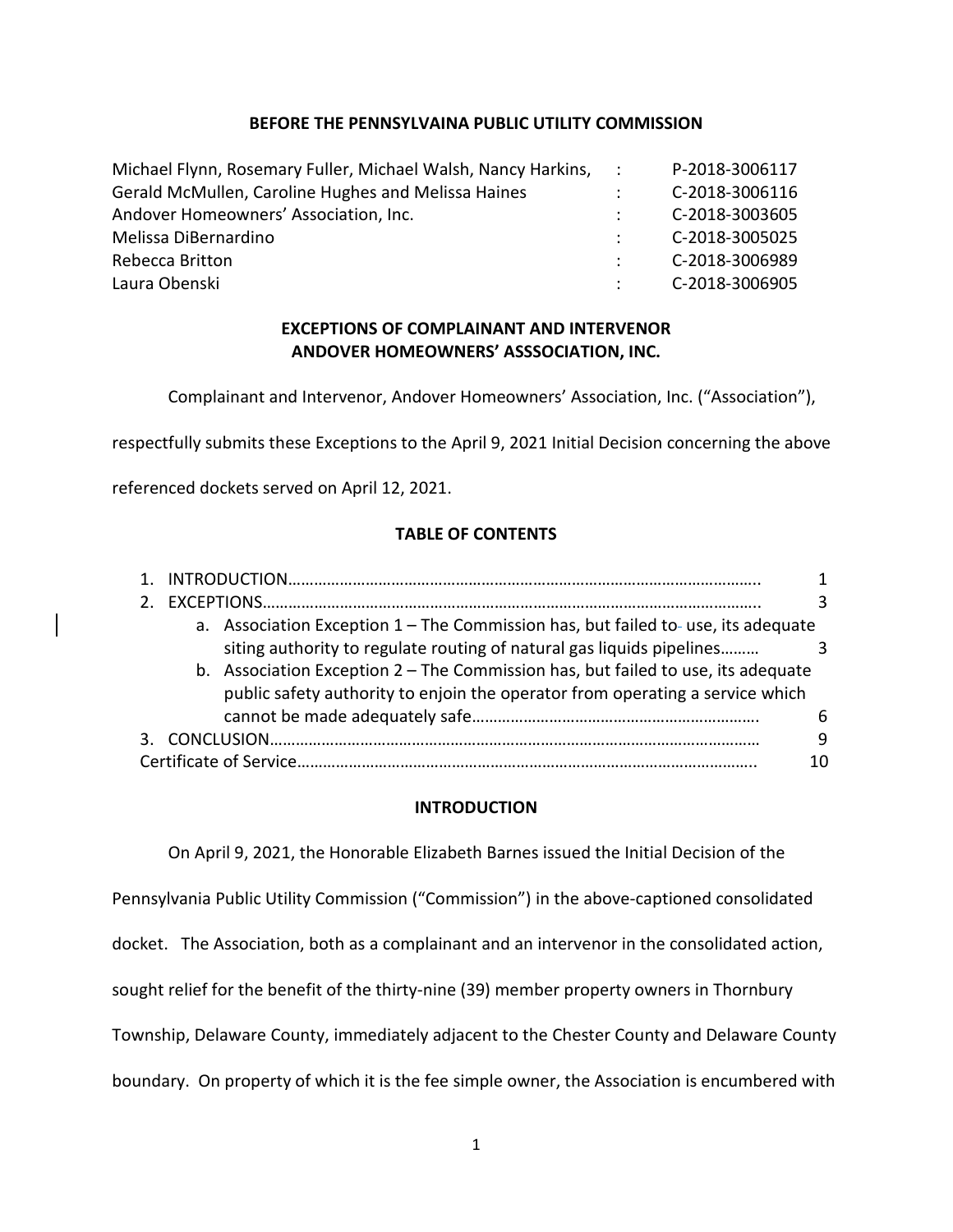approximately one-half mile of Mariner East I ("ME I"), Mariner East II ("ME II"), Mariner East IIX ("ME IIX") and the 12-inch Point Breeze to Montello workaround pipeline ("workaround") (collectively known as the "Mariner East project." The Association's property is also encumbered with a valve site for each of these four (4) current and proposed pipelines on its property, which are situated less than 100' from member homes, busy state roads (SR352 and SR926) and a nearby restaurant.

The Association sought relief in this matter because the Commission has failed to use its authority to regulate pipeline siting and regulate public safety of hazardous, highly volatile liquids pipelines where the operator transports colorless, odorless, heavier than air materials within feet of people's homes, places of business, roadways and other facilities citizens use every day, all with no credible plan to protect lives and property from continued accidents on Sunoco pipelines.

The Commission fails to utilize its ample authority to regulate these pipelines which the Association believes are unsafe to operate in residential neighborhoods in heavily developed Chester and Delaware Counties, Pennsylvania. As explained below, the Commission could have, but has failed to, utilize its authority to regulate where a hazardous, highly volatile liquids pipeline could be sited. The Association also believes that Sunoco Pipeline L.P. ("Sunoco") offers a farcical and utterly useless "public awareness program" that cannot be implemented in any way to provide for public safety. The Initial Order allows the thousands of residents burdened with living, working and traveling within a half mile or more of this pipeline to now know that they would be burned or killed in the event of a rupture release. However, the Interim Order does nothing to address how the operator would protect these people now aware that they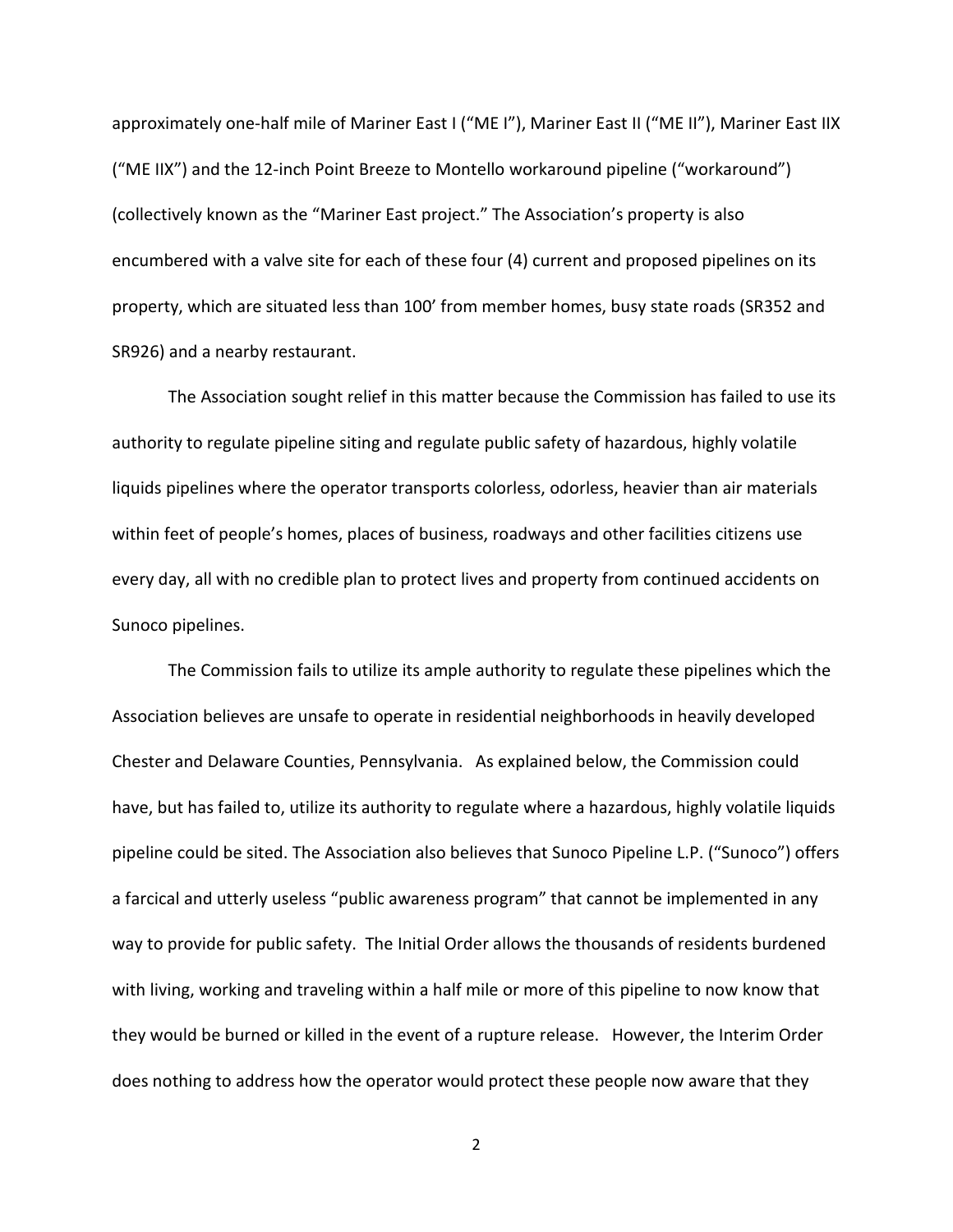could die from this pipeline system. This inadequate response from the Commission does nothing to provide for the public safety for this public utility service, directly in contrast to the Commission's public duty to not endanger the public in the interest of a small number of corporate actors building and using hazardous industrial infrastructure in people's back yards.

# **EXCEPTION 1: THE COMMISSION HAS, BUT HAS FAILED TO USE, ITS ADEQUATE SITING AUTHORITY TO REGULATE ROUTING OF NATURAL GAS LIQUIDS PIPELINES**

The Association objects to the Commission's proposed Opinion in that the Commission falsely claims that it does not have siting authority. Interim Order at \*79. Case law clearly requires the Commission to admit that it has siting authority which the Commission refuses to use to regulate highly hazardous natural gas liquids pipelines such as the Mariner East pipelines.

Unfortunately, the Commonwealth Court, and not the Commission, incorrectly granted Sunoco public utility status for the Mariner East project. *See*, *In re Sunoco Pipeline (Martin)*, 143 A.3d 1000 (Pa. Cmwlth. 2016) (*en banc*). No taking by Sunoco should have been 100 meters of a dwelling pursuant to 15 Pa. C.S. § 1511(b), which does not allow taking of property within that distance of any pipeline. *See*, *In re Sunoco Pipeline (Katz)*, 165 A.3d 1044, 1047 fn6 (Pa. Cmwlth. 2017). The Commission, which does not have direct jurisdiction over condemnation, should be aware of the General Assembly's disfavoring of placing hazardous pipelines within 100 meters of residential structures. However, the Commission seems perfectly fine to allow these dangerous industrial facilities within several feet of people's homes, apartments, nursing homes, and other occupied structures. The Commission should at least acknowledge that the General Assembly disfavors placing pipelines like the Mariner East system next to people's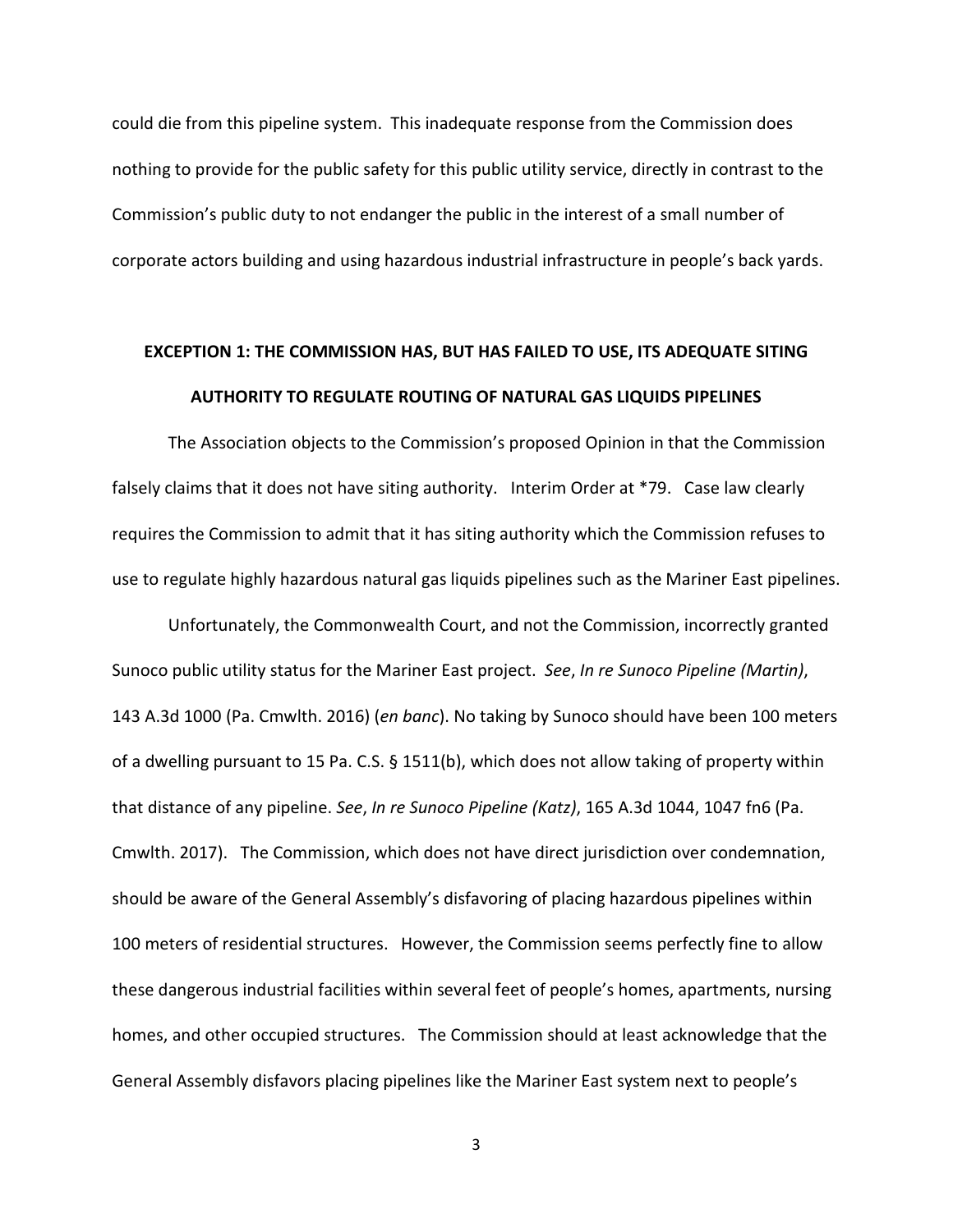homes. The Commissions should inquire about the General Assembly's intent of not wanting a pipeline operator to condemn land for hazardous liquids pipelines so close to people's homes. This case brings the perfect opportunity for the Commission to exercise its power to regulate the pipeline industry in the public's interest. However, Judge Barnes utterly fails to consider the existing law, and the General Assembly's intent, in allowing these hazardous liquids pipelines so close to residences in densely populated Delaware and Chester Counties.

The Commission has oversight authority to regulate condemnations on land subject to conservation easements. *See*, 26 Pa. C.S. § 208. In Section 208, a condemnor must seek Orphans' Court approval to disturb lands protected by a conservation easement unless the Commission or the Federal Energy Regulatory Commission reviews the proposed condemnation. The General Assembly anticipated that the Commission, in conjunction with the Orphans' Court, had at least some oversight authority in publishing Section 208.

The Commonwealth Court has specifically ordered, in a case that ALJ Barnes cites in her proposed Order and Opinion, that the Commission has siting authority that it just refuses to use. *Del. Riverkeeper Network v. Sunoco Pipeline L.P.*, 179 A.3d 670 (Pa. Cmwlth. 2018). "[W]hile it may be true that the PUC has no regulations covering pipeline siting, this is irrelevant." *Id.* at 691. With regard to any municipal attempts to regulate siting and the Commonwealth Court's opinion that only the PUC regulates siting, "[a]ny other conclusion (that the PUC has siting authority) could prevent the PUC from compelling a public utility to render adequate and efficient service, or in anywise control the expansion or extension of the utility's facilities." *Id.* at 696; *citing*, *Duquense Light Co. v. Upper St. Clair Twp.*, 105 A.2d 287, 293 (Pa. 1954). In *Riverkeeper*, the Court rejected a citing challenge concerning lands in West Goshen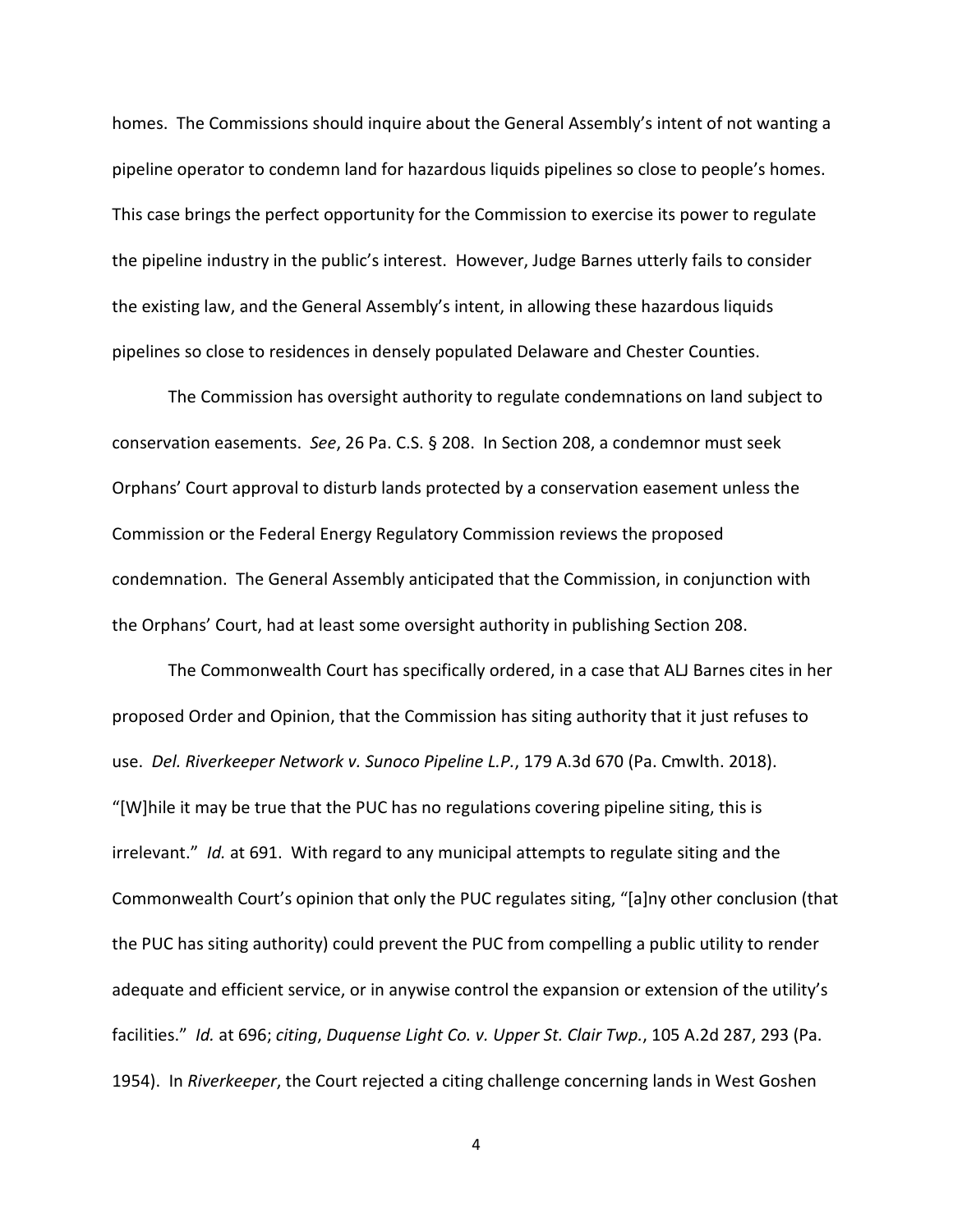Township, Chester County due to the Commission's unused siting authority. *Id.* at 690. Specifically, the Commission has "field preemption", where the Commission, and only the Commission, can regulate land use associated with pipeline siting. *Id.* at 690-692. Further, the Commission benefits from "conflict preemption", where, as the instrumentality of the Commonwealth government responsible for public utilities, any other body is not competent to regulate aspects of pipeline public utility service where the Commission has authority. *Id.* at 692-694. Further, the Commonwealth Court found that, using common statutory construction analyses common in appellate law, that the Commission is the "entity the legislature intended to have preeminent powers over a given area of regulation." *Id.* at 694.

Specifically, local governments MAY NOT regulate entities under the Commission's jurisdiction regarding land use and siting. *Id.* Now Commonwealth Court President Judge wanted to force Riverkeeper matter to the Commission's docket. *Id.* at 699-700 (concurrence and dissent of Brobson). Sunoco, a party to that matter and the instant complaint, asserted that "the PUC's regulatory authority over public utilities is broad" while arguing to disallow municipal siting authority. *Id.* at 686. Yet now, in another subsequent case, the Commission now says that Sunoco was wrong in arguing that the Commission has siting authority before the appeals court that would hear any appeal to the Commission's pending order in this matter. *Id.*

The Commission must recognize, and stop, this blatant hypocrisy. The Commission must admit that it is afraid to regulate pipeline siting within its actual documented authority and rewrite Judge Barnes' opinion to reflect that the Commission just refuses to do its job. The Commission can no longer ignore even indirect indications of the General Assembly's intent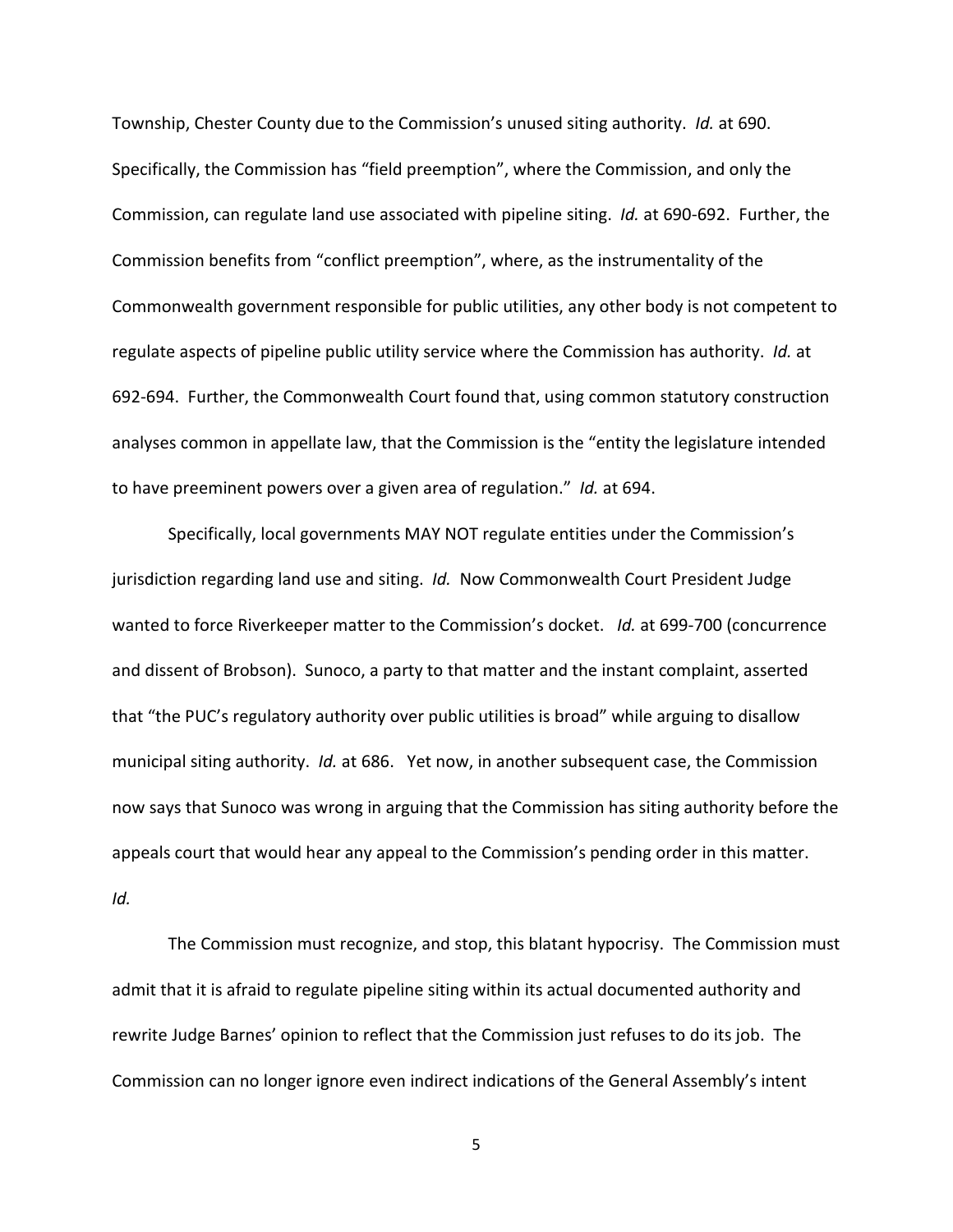that pipeline operators should not place hazardous liquids pipelines in neighborhoods. Required changes to the draft opinion include rejecting the analysis that the Commission cannot employ injunctive relief to address the Association's request to enjoin unsafe operations, reversing all conclusions that the Commission cannot exceed Part 195 standards to require that Sunoco must ensure the public safety, and that, as explained before, any steps Sunoco takes could possibly adequately protect the public in furtherance of safe and efficient public utility service.

## **EXCEPTION 2: THE COMMISSION HAS, BUT REFUSES TO USE, ITS ADEQUATE SITING AUTHORITY TO REGULATE ROUTING OF NATURAL GAS LIQUIDS PIPELINES**

The Association objects to the Commission's proposed Opinion in that the Commission utterly refuses to accept its duty to protect the citizens of the Commonwealth from possible mortal harm which Sunoco must now admit to the public. Interim Order at \*135-36. The law clearly requires the Commission to "provide for the public safety" concerning public utility service. 66 Pa. C.S. § 1501, 49 U.S.C. § 60116(a). Specifically, the federal statute requires that pipeline operators educate the public about "what steps should be taken for public safety in the event of a pipeline release." 49 U.S.C. § 60116(a). The Commission has the duty to enforce the legal provisions of the pipeline safety rules, as well as "the full intent thereof". 66 Pa. C.S. § 501. Section 501 requires the Commission to implement the full statutory intent of providing for the public safety in the event of a pipeline release, which the Interim Order utterly fails to do.

The Interim Order allows the industry-worst operator of a highly volatile hazardous liquids pipeline to feign protection of public safety by formulaic alleged compliance with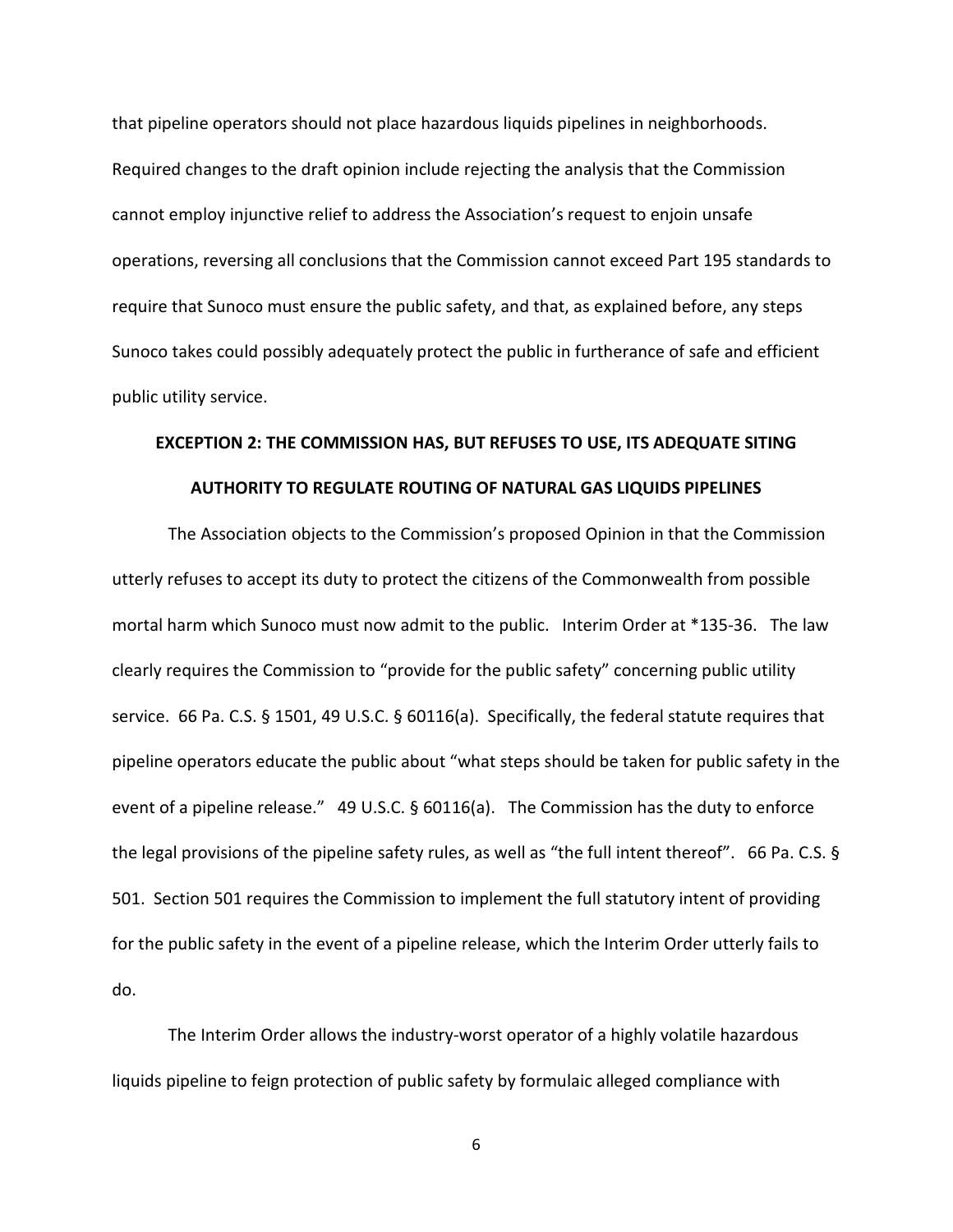twenty-five year old regulations that do not account for the fact that Sunoco's alleged actions for community members impacted by a release of ethane, propane or butane are simply impossible. The Commission gets tied up in an administrative trap in the weeds of 49 C.F.R. Part 195, forgetting that black letter law requires the operator to "provide for the public safety in the event of a release." Announcing to the world that you will die from a rupture release, the proposed relief in the Interim Order, does not provide any useful response.

The Association's brief cites the example of Sunoco telling impacted citizens to teleport to Ohio as the equivalent of the recommended remedy offered by Judge Barnes. The Association appreciates Judge Barnes forcing the operator to at least admit that people are likely to be burned or to die if Sunoco has a major accident, and notes that if one if burned, or dies, one has not been "safe." 49 C.F.R. § 195.440, requires the operator to inform the public what it must do "for safety" in the event of continued accidents on Sunoco pipelines. Because the word "safety" isn't defined in the rule, Pennsylvania rules of statutory construction require that the term be assigned its ordinary meaning, "the absence of harm." Sunoco, in other words, must inform the public what it must do to avoid harm in the event of an accident. And, as Judge Barnes acknowledges, Sunoco has not done so.

Sunoco has instead provided an implausible, unworkable plan to the public, in which it directs the public to run away on foot. It is not remotely likely that the public can do this. In fact, at recent accidents at Sunoco's Boot Road pump station and its valve site in Middletown Township, residents were aware an accident was underway—yet the public views the "run away on foot" plan as so implausible that no witness at the hearing offered any evidence that any single person attempted to do so.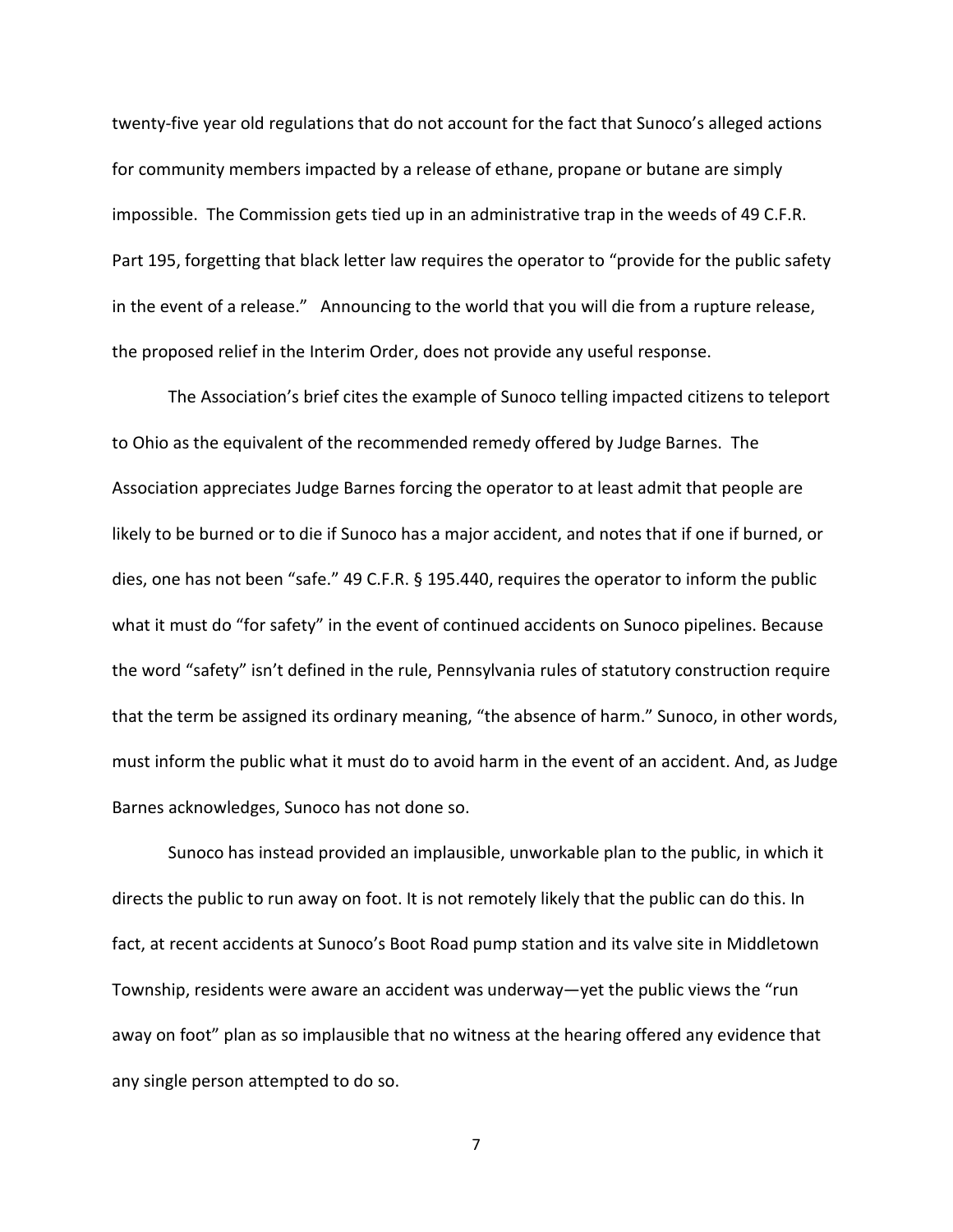Sunoco must provide a credible and implementable "public awareness program" that complies with section 195.440. That is, it must tell the public what to do "for safety" in the event of an accident, taking into account the hazard of the materials and the proximity to densely-populated areas, including Andover. If it cannot do so, the Commission has both the authority and the responsibility to obtain Sunoco's compliance with part 195 by any means necessary, including directing a halt to operations of Sunoco's current and proposed HVL pipelines. The Commission does not have the authority to ignore the noncompliance, however. Judge Barnes has acknowledged the inadequacy of Sunoco's public awareness program—the Commission is now required to take the next step and obtain that compliance. The Association briefed this issue in detail and incorporates that brief by reference as if fully restated herein.

The Commission's interpretation of 49 C.F.R. § 195.440 is useless. It protects nobody. Not the residents, guests, workers, invitees, licensees, visitors or others who may be in the impact radius of a release. Not the first responders who will not turn off the pipeline but can only set a perimeter. Not the governmental or public entities who would be responsible for the care and transport of hundreds or thousands of innocent victims. Literally nobody. The Association asserts that such risks, imposed on innocent land owners and neighbors with no Commission oversight whatsoever, is above and beyond what anyone, especially the Commission with its public safety mandate, should have ever allowed. Such risks are just too much for the public, regardless of what probability of such an event occurring may or may not be. If the Commission wishes to allow irresponsible operators to play fast and loose with people's lives, it should do so in an open and obvious manner, and not by back-handedly refusing to regulate within its authority.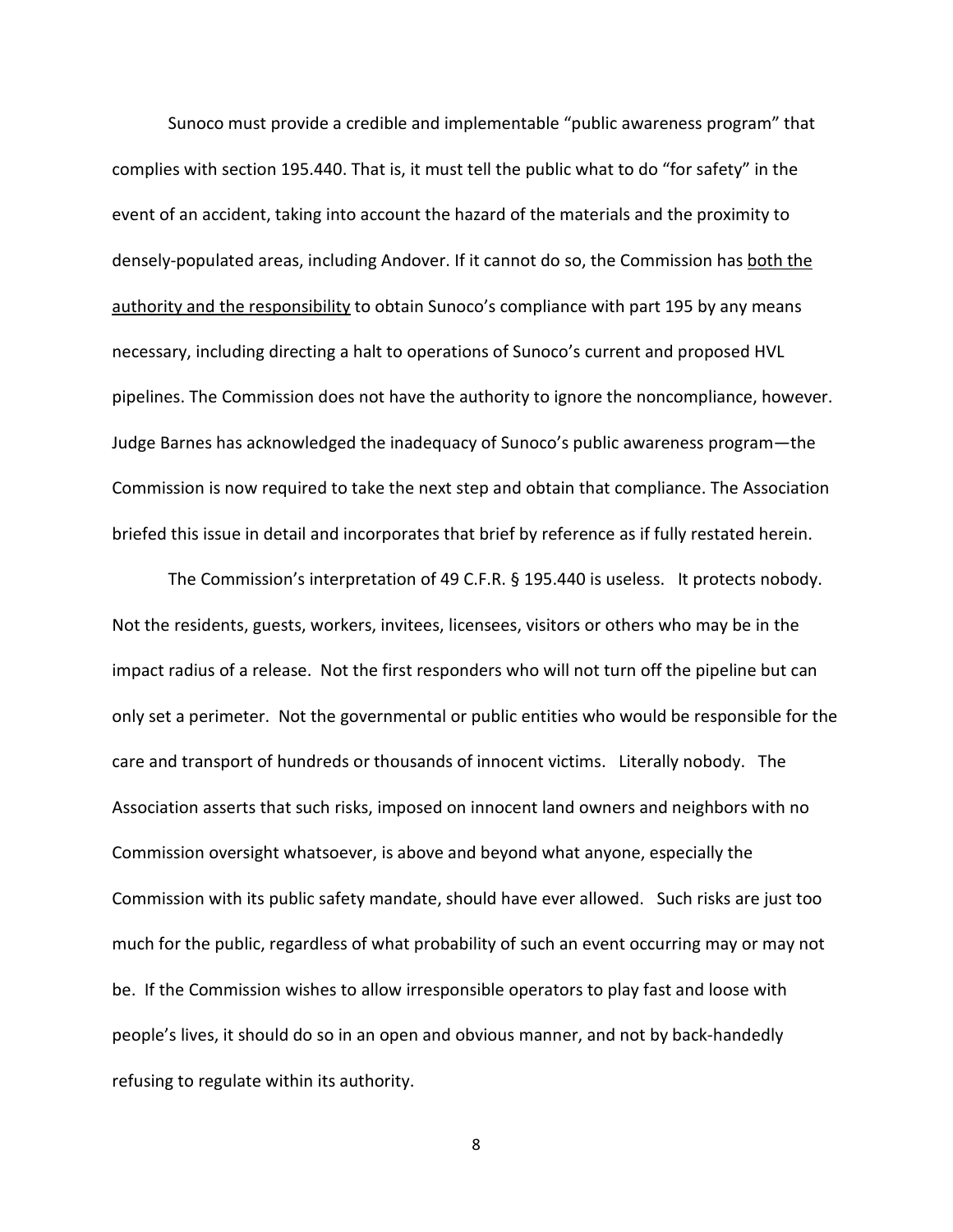#### **CONCLUSION**

The Association respectfully requests the Commission, if it adopts the Administrative Law Judge's Initial Opinion, has, but refuses to use, its statutory and regulatory authority to regulate siting of highly volatile hazardous liquids pipelines in the Commonwealth of Pennsylvania. By not exercising its siting authority, the Commission endorses the operator's position that it can involuntarily place the public in a position of, in the event of a rupture release, a mass casualty event for which evacuation and protection of the public safety is literally impossible. By adopting the Initial Opinion, the Commission would accept that wholly useless public awareness plans that will never, no matter what compliance with 49 CFR part 195 may occur, protect the public from continued releases of hazardous, highly volatile liquids from the industry-worst operator.

Respectfully Submitted,

June 13, 2021  $\sqrt{s}$  Rich Raiders, Esq. Rich Raiders, Esq. Attorney 314857 Raiders Law PC 1150 Chestnut Street Lebanon, PA 17042 484 509 2715 voice 610 898 4623 fax [rich@raiderslaw.com](mailto:rich@raiderslaw.com) *Attorney for Andover Homeowners' Association, Inc.*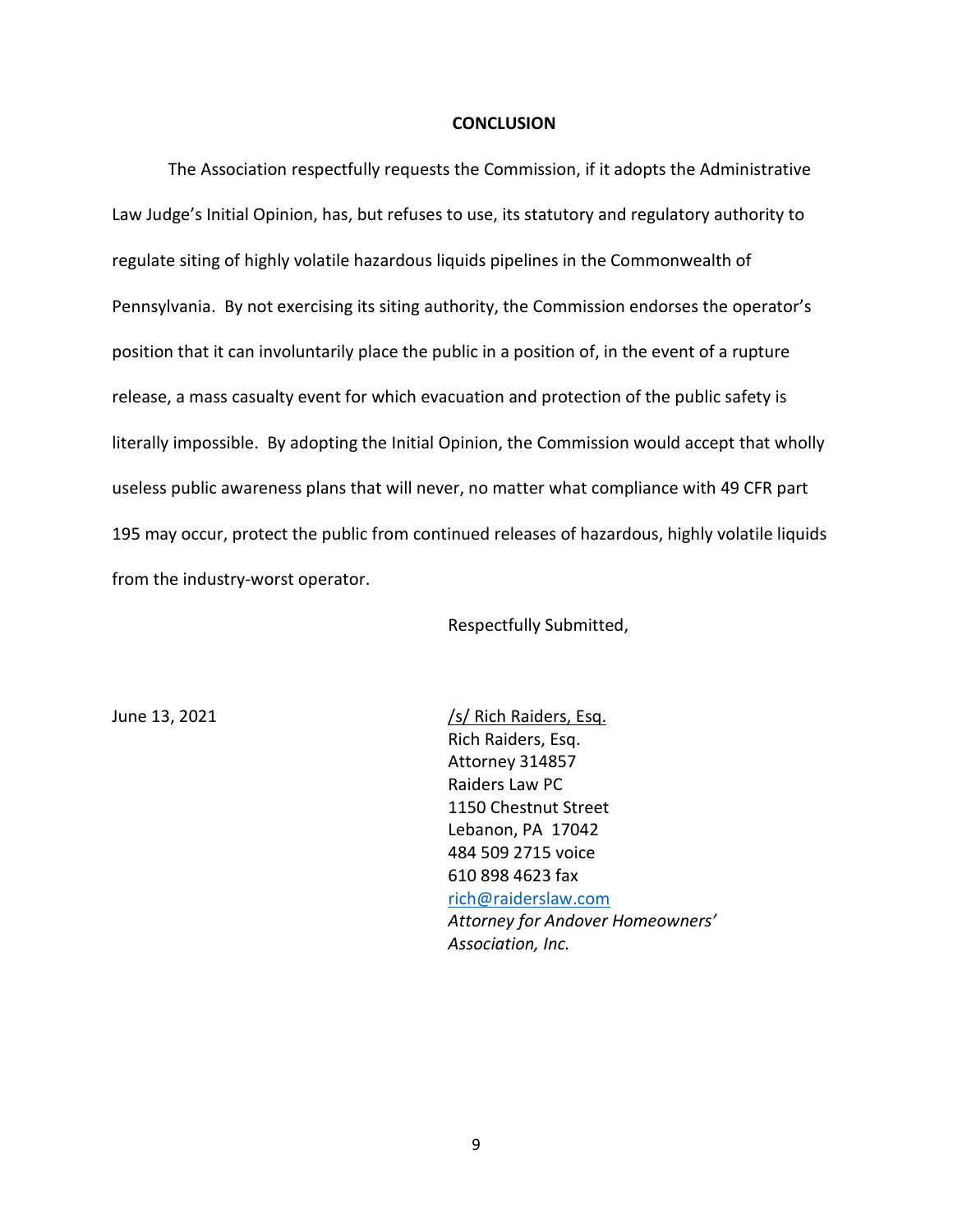#### **CERTIFICATE OF SERVICE**

I hereby certify that today I have served the foregoing upon the parties, intervenors, counsel, and Administrative Law Judge listed below by email unless otherwise indicated.

Hon. Elizabeth Barnes Office of Administrative Law Judge PO Box 3265 Harrisburg, PA 17105-3265 [Ebarnes@pa.gov](mailto:Ebarnes@pa.gov) *Administrative Law Judge (pdf and Word versions)*

Michael Bomstein, Esq. 100 South Broad Street, Suite 2126 Land Title Building Philadelphia, PA 17110 [mbomstein@gmail.com](mailto:mbomstein@gmail.com) *Counsel for Flynn Complainants*

Laura Obenski 14 South Village Avenue Exton, PA 19341 [Ljobenski@gmail.com](mailto:Ljobenski@gmail.com) *Pro se Complainant*

Melissa DiBernardino 1602 Old Orchard Lane West Chester, PA 19380 [lissdibernardino@gmail.com](mailto:lissdibernardino@gmail.com) *Pro se Complainant*

Rebecca Britton 211 Andover Drive Exton, PA 19341 [rbrittonlegal@gmail.com](mailto:rbrittonlegal@gmail.com) *Pro se complainant*

Leah Rotenberg, Esq. 1235 Penn Avenue, Suite 202 Wyomissing, PA 19610 [rotenberg@mcr-attorneys.com](mailto:rotenberg@mcr-attorneys.com) *Counsel for Twin Valley School District* James Flandreau, Esq. 320 West Front Street Media, PA 19063 [jflandreau@pfblaw.com](mailto:jflandreau@pfblaw.com) *Counsel for Middletown Township*

James Dalton, Esq. 17 West Gay Street, Suite 200 West Chester, PA 19380 [jdalton@utbf.com](mailto:jdalton@utbf.com) *Counsel for West Chester Area School District*

James J. Byrne, Esq. Kaitlin Searles, Esq. 1223 North Providence Road, 3rd Floor [jjbyrne@mbmlawoffice.com](mailto:jjbyrne@mbmlawoffice.com) [ksearls@mbmlawoffice.com](mailto:ksearls@mbmlawoffice.com) *Counsel for Thornbury Township*

Michael P. Pierce, Esq. 17 Veterans Square PO Box 604 Media, PA 19603 [mppierce@pierceandhughes.com](mailto:mppierce@pierceandhughes.com) *Counsel for Edgemont Township*

Vincent M. Pompo, Esq. Guy A. Donatelli, Esq. 24 East Market Street, Box 565 West Chester, PA 19380 [vpompo@lambmcerlane.com](mailto:vpompo@lambmcerlane.com) [gdonatelli@lambmcerlane.com](mailto:gdonatelli@lambmcerlane.com) *Counsel for West Whiteland Township, East Goshen Township, Downingtown Area School District and Rose Tree Media School District*